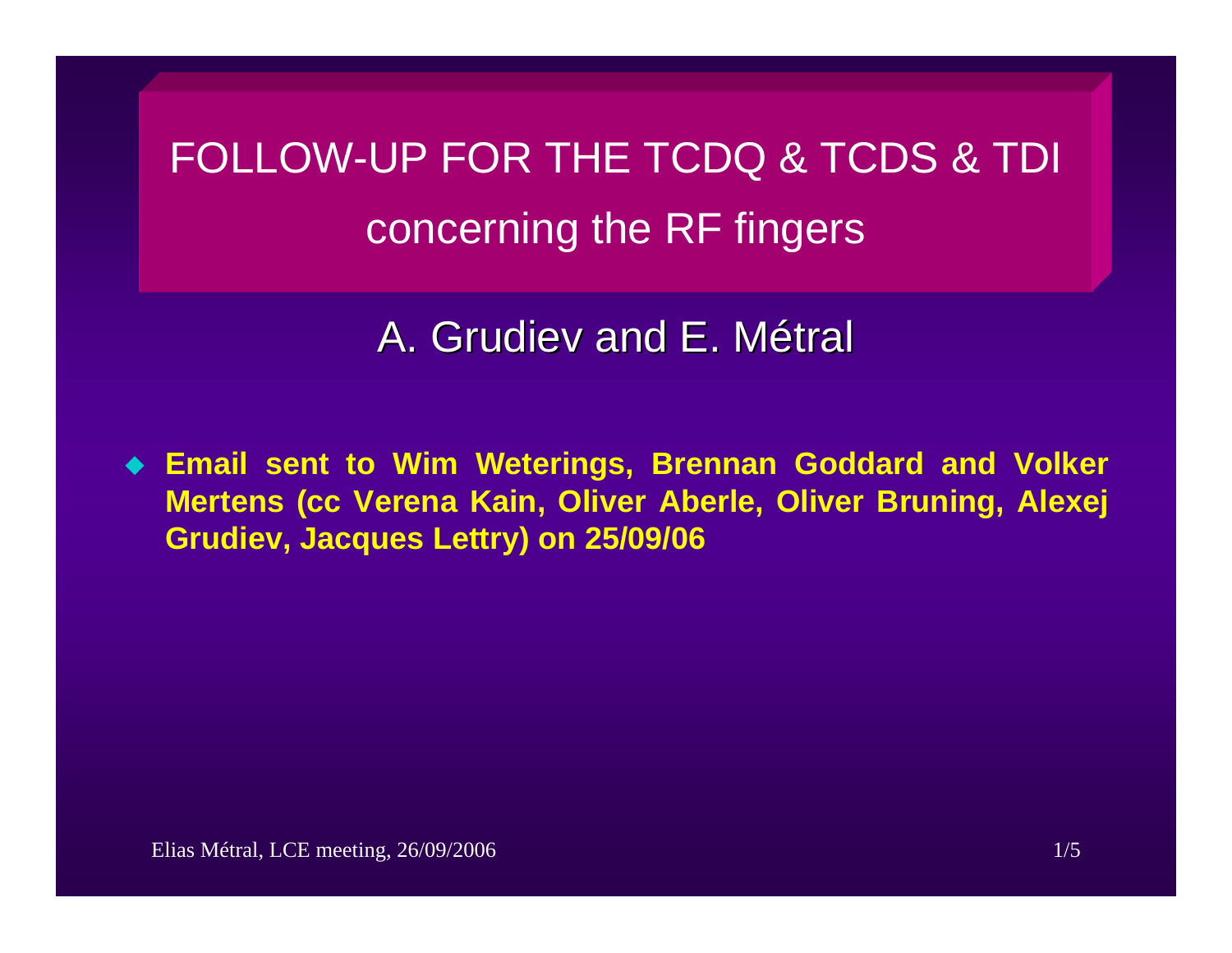## **TCDQ**

**Simulations by Alexej Grudiev => Longitudinal Broad-Band geometrical impedance Z/n = 0.36 mohm (from the 4 tapered**   $transitions) + 0.66$  mohm (from the 22 gaps of 1 mm) =  $1.02$  mohms. **This is published in a LHC note. We can trust these values as we believe we simulated the main component of the impedance, i.e. ~ pure geometrical. By putting RF fingers we can eliminate the 0.66 mohm. This was said to be not absolutely necessary for the longitudinal (transverse) impedance, as it is ~1% (2%) of the LHC budget and it was believed to be difficult to install RF fingers. I think at that time the beta function was not taken into account => One should multiply this value by 7 to take it into account, leading to ~ 15% of the total transverse Broad-Band impedance budget. Therefore, and for this reason, I would (have) recommend(ed) to install RF fingers if possible.**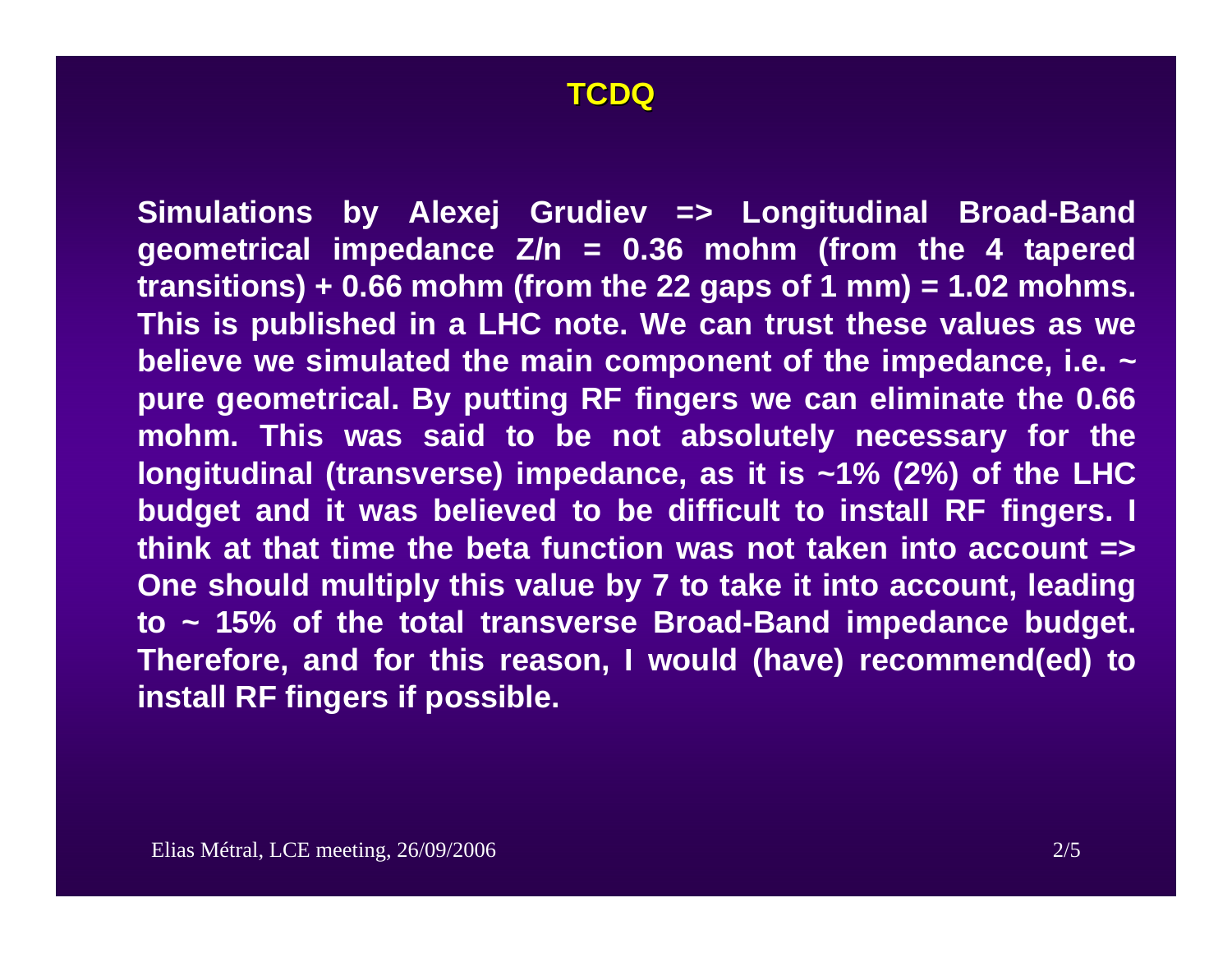## **TCDS**

**Simulations by Alexej Grudiev => Longitudinal Broad-Band geometrical impedance**  $\overline{Z/n} = 0.24$  **mohm** (= 4  $*$  0.06 due to the 4 **tapered transitions). The impedance of the 1 mm gaps (22? as for the TCDQ??) is much smaller than for the TCDQ due to the larger half gap (~ 3 times the one of the TCDQ). This is also published in a LHC note. Therefore, we do not push too much to install RF fingers in this case, but of course it is better if you can do something.**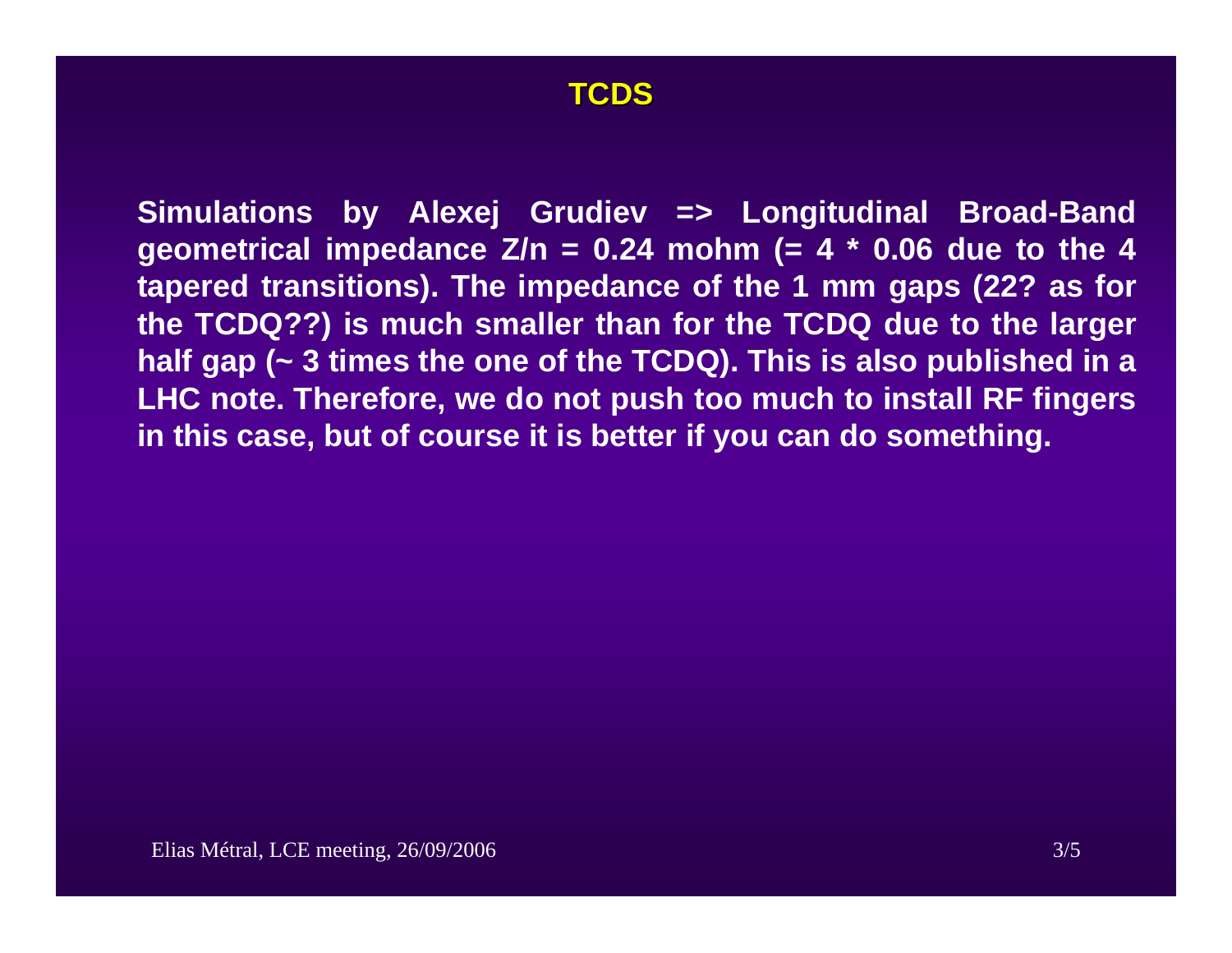**Measurements by Fritz Caspers and Tom Kroyer (after some**  simulations by Alexej) =>  $Z/n = 14$  mOhms, and  $Zy \approx 2$  MOhms/m. **As it is the measured (total) impedance, it is the sum of the geometrical and resistive parts. Therefore, we don't know from these measurements the Broad-Band impedance of the 5 mm and 1 mm gaps alone, and therefore we don't know exactly what will be reduced with the RF fingers. But one can anticipate that the gaps should contribute much more than the 2% computed for the TCDQ => ~ 20%. Furthermore, betax=50 m, i.e. it is slightly smaller than the average value (70 m), and therefore the impedance has to be multiplied by ~0.7. So, for the TDI, we would also (have) recommend(ed) to put RF fingers.**